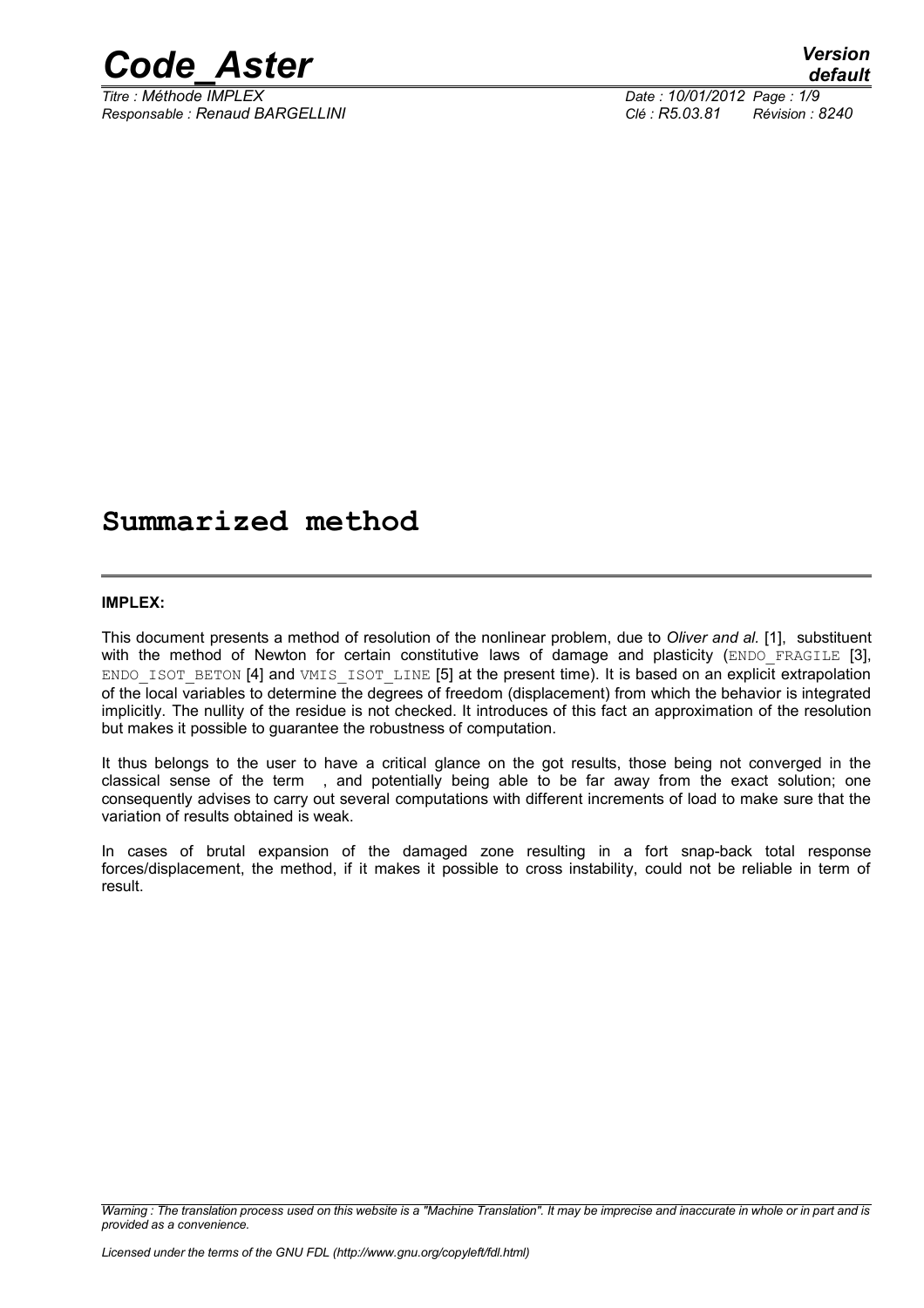*Titre : Méthode IMPLEX Date : 10/01/2012 Page : 2/9 Responsable : Renaud BARGELLINI Clé : R5.03.81 Révision : 8240*

## *default*

### **1 Introduction**

One presents here a method of resolution, robust but approximate, incremental problem of nonlinear quasi-static mechanics, for certain behaviors of damage and plasticity. It is activated by the key word METHODE = "IMPLEX" of operator STAT\_NON\_LINE, and replaces the classical method of NEWTON (cf [2]).

### **2 Position of the problem**

One is placed in the general frame of the resolution of a standard problem of nonlinear mechanics discretized in space  $(K \in \Omega)$  and time  $(t \in [0, T])$ , and written in displacement. Its resolution, at time  $t_{n+1}$  , consists in determining displacements  $|U_{n+1}|$  (thus strains  $|_{\mathcal{E}}(|U_{n+1}|)$  ), the local variables  $\alpha_{n+1}$  and the forced  $\sigma_{n+1}$  checking:

(I) At the total level, equilibrium of the forces:

$$
F_{\text{ext}}(t_{n+1}) - F_{\text{int}}(\sigma_{n+1}(U_{n+1}), t_{n+1})
$$
 (1)

(II) At the local level, constitutive equations of the constitutive law considered for the material: State model:  $\sigma_{n+1} = \sum (\varepsilon(U_{n+1}), \alpha_{n+1})$ 

> Law of evolution:  $\vert \cdot \vert$  $f(\alpha_{n+1}, \sigma_{n+1}) \le 0$  Convexe de réversibilité  $\dot{\alpha}_{n+1} = \dot{\lambda}_{n+1} \ge 0$  Evolution des variables internes  $\lambda_{n+1} f(\alpha_{n+1}, \sigma_{n+1}) = 0$  Condition de Kuhn-Tucker (2)

with  $\bm{F}_{\text{ext}}$  and the  $\bm{F}_{\text{int}}$  external and internal forces, and  $\dot{\lambda_{n+1}}$  the multiplier (of damage or plasticity). One considers in the continuation a behavior independent of physical time (not of viscosity nor of dynamic effect); "pseudo-time"  $t_{n+1}$  represents consequently the load factor applied.

In the majority of the cases, each equation (1) and (2) is of relatively easy resolution.

At the total level, the method of Newton leads to a succession of linear problems of the type:

$$
\boldsymbol{K}_{n+1}^{i} \delta \boldsymbol{U}_{n+1}^{i+1} = \boldsymbol{F}_{\text{ext}}(t_{n+1}) - \boldsymbol{F}_{\text{int}}(\boldsymbol{\sigma}_{n+1}^{i}(\boldsymbol{U}_{n+1}^{i}))
$$
\n(3)

where the high index represents the iteration of Newton considered,  $\delta \bm{U}_{n+1}^{i+1}$  is the displacement increment between two successive iterations of Newton and  $K_{n+1}^i$  is the total tangent matrix. Let us note that this total tangent matrix is written (cf [2])

$$
K_{n+1} = \frac{\partial F_{\text{int}}(\sigma_{n+1}(U_{n+1}))}{\partial U_{n+1}}
$$
  
=  $\mathbf{A}_{e=1}^p (\int_{\Omega_e} \nabla N_e \cdot \mathbf{C}_{e_{n+1}} \cdot \nabla N_e d\Omega)$  (4)

where  $\bigwedge$  is the operator of assembly,  $p$  the number of elements of the mesh,  $\mathcal{C}_{e_{n+1}}$  the local tangent operator (resulting from the behavior) and the  $N_e$  shape functions (for the element considered, noted *e*). The quantity  $\bm{F}_{ext}(t_{n+1}) - \bm{F}_{int}(\bm{\sigma}_{n+1}^i(\bm{U}_{n+1}^i))$  represents the residue of equilibrium, which it is necessary in any rigor to cancel. To determine  $\delta U^{i+1}_{n+1}$  is thus limited to the inversion of the matrix  $K^i_{n+1}$  . If thus the local elements resulting from the behavior (forced, tangent matrix) are known and fixed, and generate a well  $\boldsymbol{K}$  conditioned matrix, the resolution is easy.

*Warning : The translation process used on this website is a "Machine Translation". It may be imprecise and inaccurate in whole or in part and is provided as a convenience.*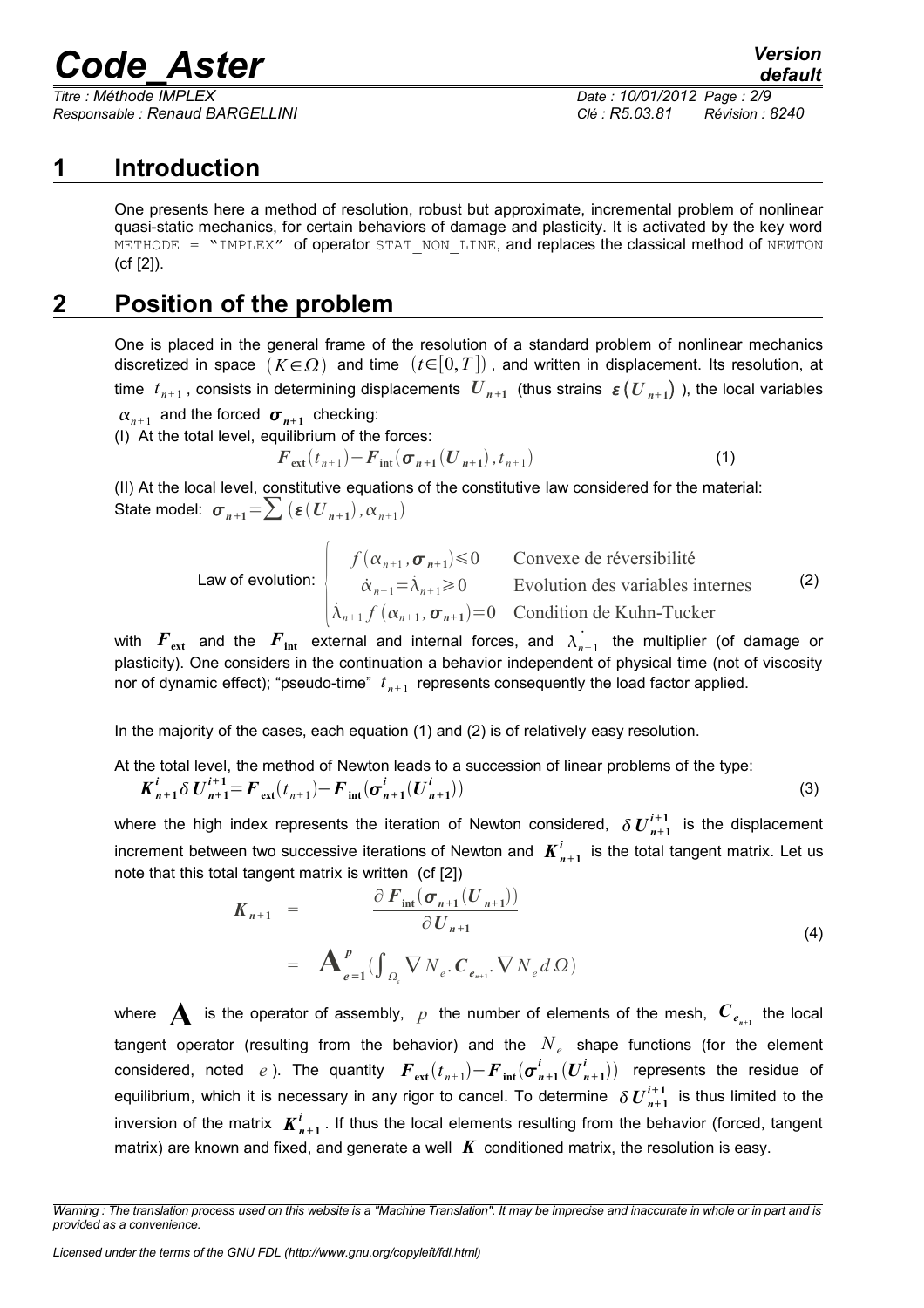*Titre : Méthode IMPLEX Date : 10/01/2012 Page : 3/9 Responsable : Renaud BARGELLINI Clé : R5.03.81 Révision : 8240*

Moreover more locally, if displacements  $|U_{n+1}|$ , and consequently the local strains  $|{\bm\epsilon} \big( {U}_{n+1} \big)$ , are known, the resolution of the majority of the constitutive laws, i.e. the determination of the stresses  $\bm{\sigma}_{n+1}$  , the local variables  $\alpha_{n+1}^{}$  and the local tangent matrix  $\bm{\mathit{C}}_{e_{n+1}^{}}$  , is relatively easy.

It is thus in the simultaneity of these two models that resides the implicit difficulty of resolution. The most classical method of resolution is the iterative algorithm of Newton (cf [2]). This iterative diagram always does not converge. Although that remains prone to discussion (there exist other possible factors of loss of convergence, such as the output of the basin of attraction of Newton or the presence of bifurcations of the solution), the authors allot mainly this loss of robustness to the singular character of the matrixes, in particular for the damage models, whose local variables impact the stiffness matrixes of the behavior: in the cases of important damage, near or reaching the fracture, the softening led to tangent matrixes locally very "weak", which can to the extreme not be definite positive more. Through the process of assembly (4), when the damage progresses in structure, the total matrix *K* is deteriorated: it becomes too much "flexible", and its minimal eigenvalue tends towards zero. It becomes singular then and the algorithm diverges. The robustness of computation is not then assured any more.

To increase the robustness of computation in these situations, Oliver *and al.* [1] propose a special method of resolution, baptized IMPLEX. The total equilibrium is then checked roughly using a tangent matrix (secant in the case of damage models) local explicitly extrapolated and assembled, and the constitutive laws are solved implicitly starting from the field of approximate displacement. The method is presented hereafter.

### **3 Method IMPLEX**

the general elements of method IMPLEX are presented here. For more details, one can refer in particular to [1].

The method suggested is based on two successive stages carried out to determine all the unknowns at "pseudo-time" (charges) *t n*+ 1 .

The first stage consists of *an explicit extrapolation* of the local variables, then stresses, according to the quantities calculated previously (with the load  $t_n$ ) and step of load  $\Delta t_{n+1}$ . Thanks to this extrapolation, the local tangent matrix is evaluated and solidified; the resolution of the balance equation (3) makes it possible to determine displacements, which one considers right and which are thus fixed in their turn.

The second stage consists in carrying out *the implicit integration* of the behavior, according to the degrees of freedom evaluated at the preceding stage.

The first stage is of explicit type, whereas second is of implicit type, from where the name of IMPLEX. At the conclusion of these two stages, the balance equation is not checked (it is it in term of the fields extrapolated at the stage (1) only); however, more the increment of load is small, more the made mistake must be weak; one advises of this fact of carrying out computations with several different steps of loads in order to check that the difference between the responses obtained is weak (response converged in term of step of load). In the continuation, the two stages are described. An assessment of the key points is made.

#### **3.1 A method in 2 stages**

We here will successively present the 2 fundamental stages of method IMPLEX, synthesized in Table 1.

#### **3.1.1 Extrapolation clarifies and determination of the degrees of freedom**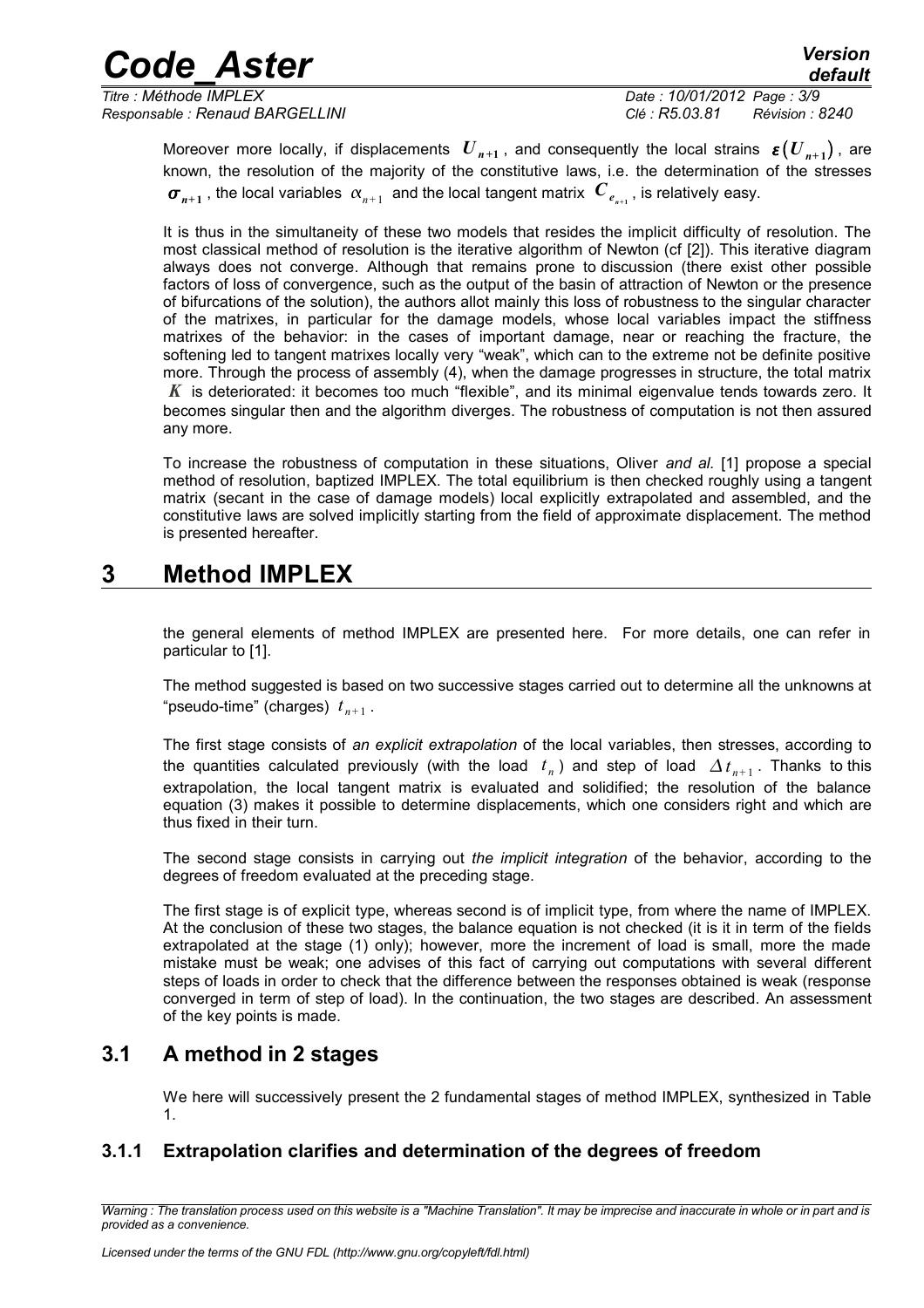$\overline{1}$ 

*Titre : Méthode IMPLEX Date : 10/01/2012 Page : 4/9 Responsable : Renaud BARGELLINI Clé : R5.03.81 Révision : 8240*

This first stage relates to in particular the local variable  $\alpha$ , whose evolution is governed by a model of the type (2).

With the beginning of the step of load  $|t_{n+1}|$ , one has all information resulting from the step from load *t n* and the former steps of load. It is then possible to write the following developments of Taylor (the evolution of the local variable is considered sufficiently regular to be able to do it):

$$
\begin{vmatrix}\n\alpha_{n+1} & = & \alpha_n + \Delta t_{n+1} \dot{\alpha}_n + O(\Delta t_{n+1}^2) \\
\alpha_n & = & \alpha_{n-1} + \Delta t_n \dot{\alpha}_{n-1} + O(\Delta t_n^2) \\
\Delta t_n \dot{\alpha}_n & = & \Delta t_n \dot{\alpha}_{n-1} + \Delta t_n (\Delta t_n \ddot{\alpha}_{n-1}) + \Delta t_n O(\Delta t_n^2) \Rightarrow \Delta t_n \dot{\alpha}_n = \Delta t_n \dot{\alpha}_{n-1} + O(\Delta t_n^2) \\
\dot{\alpha}_n & = & \frac{\Delta \alpha_n}{\Delta t_n} - O(\Delta t_n^2) \\
\alpha_{n+1} & = & \alpha_n + \frac{\Delta t_{n+1}}{\Delta t_n} \Delta \alpha_n - \Delta t_{n+1} O(\Delta t_n^2) + O(\Delta t_{n+1}^2)\n\end{vmatrix}
$$
\n(5)

with *Xi*=*Xi*−*X <sup>i</sup>*-1 . By truncation, by neglecting the terms of order two, one obtains the following prediction  $\tilde{\alpha}_{n+1}$  for the variable  $\alpha_{n+1}$ :

$$
\tilde{\alpha}_{n+1} = \alpha_n + \frac{\Delta t_{n+1}}{\Delta t_n} \Delta \alpha_n \tag{6}
$$

Through (6), it is noted that  $\tilde{\alpha}_{n+1}$  is well obtained explicitly, with the load  $t_{n+1}$ , according to the quantities obtained implicitly with the load *t n* . Figure 1 schematizes this process of extrapolation.

The error of extrapolation can be defined like the difference between the value of the extrapolated local variable and its real end value; subject to a sufficiently regular evolution of the local variable to carry out of them the developments of Taylor to the sufficient order, one can evaluate this error with:

$$
e_{\alpha_{n+1}} = |\tilde{\alpha}_{n+1} - \alpha_{n+1}| \approx |\tilde{\alpha}_n| \Delta t_{n+1}^2
$$
\n(7)

This shows that in the case of sufficiently regular evolution of the local variable, the error decreases in a quadratic way according to the step of load.

Once the extrapolated local variable, one can determine the stress  $\tilde{\sigma}_{n+1}(\varepsilon_{n+1},\tilde{\alpha}_{n+1})$  and the local tangent operator  $\tilde{\bm{C}}_{e_{n+1}}$  .

In the typical case of the isotropic damage models, it is the local secant operator who is used; the extrapolated stresses and this operator are written then:

$$
\begin{vmatrix}\n\tilde{\sigma}_{n+1}(\varepsilon_{n+1}, \tilde{\alpha}_{n+1}) &= (1 - \alpha_{n+1}) C^{\text{elas}} : \varepsilon_{n+1} \\
\tilde{C}_{e_{n+1}} &= \frac{\partial \tilde{\sigma}_{n+1}}{\partial \tilde{\varepsilon}_{n+1}} &= (1 - \tilde{\alpha}_{n+1}) C^{\text{elas}}\n\end{vmatrix}
$$
\n(8)

These extrapolated local quantities are used for the assembly of the total tangent matrix  $\tilde{\bm{K}}_{n+1}$  *via* (4), and to the determination of the internal force.

The balance equation in term of extrapolated field  $\bm{\it{F}}_{ext}(t_{n+1})- \bm{\it{F}}_{int}(\bm{\it{U}}_{n+1},\tilde{\bm{\sigma}}_{n+1},t_{n+1})\!=\!0\,$  is then solved with this extrapolated matrix and the field of displacement  $\tilde{\bm U}_{n+1}$  obtained. It is solved by a method of Newton-Raphson classical; it is thus linearized par.  $\bm{\tilde{K}}_{n+1}\delta\bm{\tilde{U}}_{n+1}$   $=$   $\bm{F}_{\rm ext}(t_{n+1})$   $\bm{F}_{\rm int}[\tilde{\sigma}_{n+1},t_{n+1}]$  In the case of the constitutive laws treated here (isotropic damage with secant operator and linear isotropic plasticity), the

*Licensed under the terms of the GNU FDL (http://www.gnu.org/copyleft/fdl.html)*

*Warning : The translation process used on this website is a "Machine Translation". It may be imprecise and inaccurate in whole or in part and is provided as a convenience.*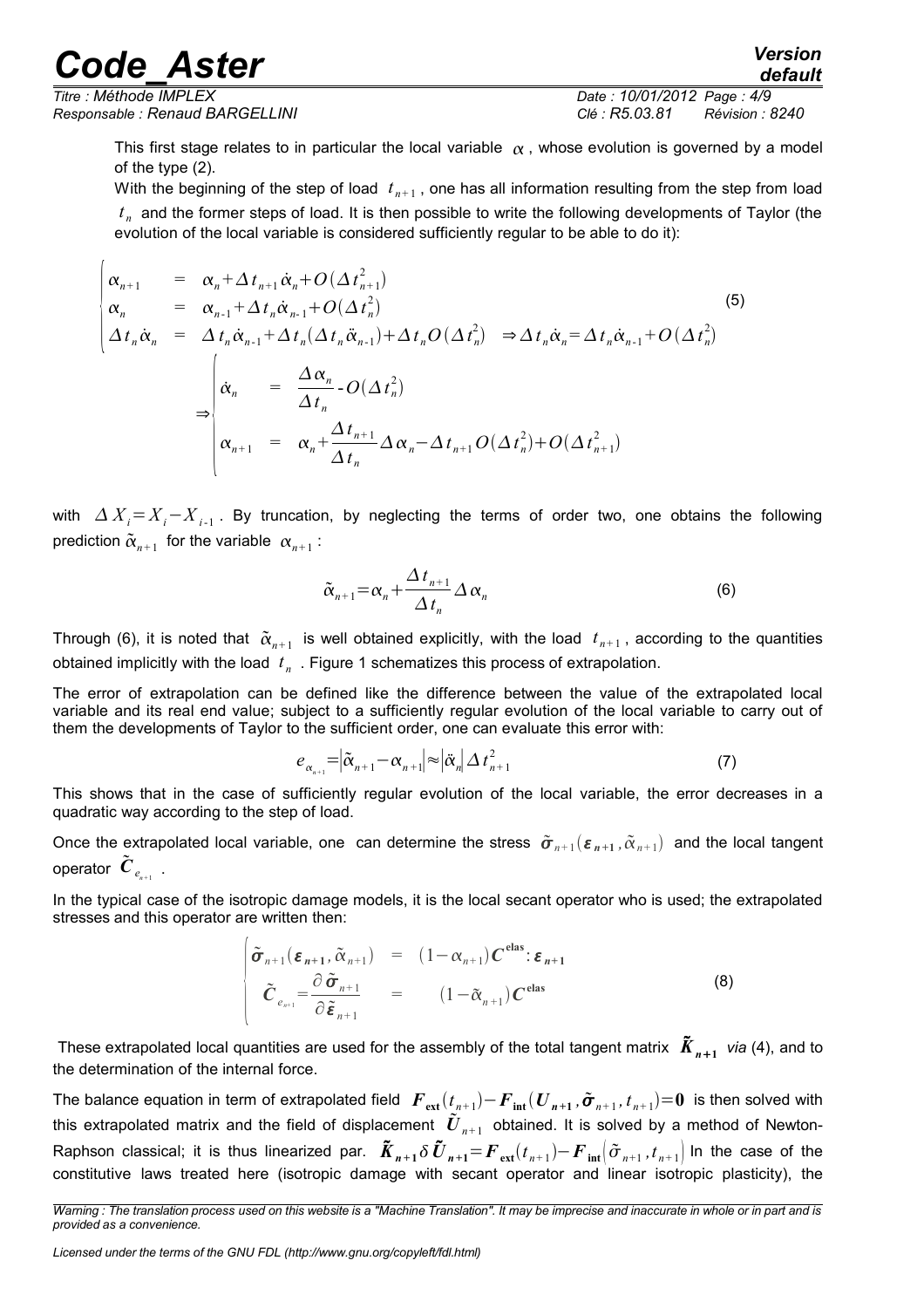*Code\_Aster Version default Titre : Méthode IMPLEX Date : 10/01/2012 Page : 5/9*

*Responsable : Renaud BARGELLINI Clé : R5.03.81 Révision : 8240*

operator of behavior is constant during one time step (i.e. independent of the strain state running  $\epsilon_{n+1}$ ); the process of resolution of Newton-Raphson becomes linear by time step and thus converges in an iteration. This stage is however iterative in certain cases (nonlinear plasticity for example), because of the nonconstant character of the tangent operator. With the first iteration, one would take then  $\bm{\varepsilon}_{n+1}^0\!=\!\bm{\varepsilon}_n^{}$  .

At the end of this first stage, the field of displacement  $|{U}_{n+1}|$  is regarded as equal to the field obtained by the resolution of the balance equation written in term of the extrapolated fields:  $\bm{U}_{n+1} \!=\! \tilde{\bm{U}}_{n+1}$  . This field of displacement will not be modified any more thereafter.



*Figure 1: Schematization of the method of implicit*

#### **3.1.2 extrapolation Determination of the elements of the constitutive law**

Following the first phase, the field of displacement is known. It is fixed for the step of load and will thus not be modified.

One determines the strain then  $\bm{\varepsilon_{n+1}}(U_{n+1})$  , then the equations (2) of the constitutive law are implicitly solved in order to obtain the stress fields  $\boldsymbol{\sigma}_{n+1}^{\vphantom{\dagger}}$  and of local variable  $\left. \alpha_{n+1}^{\vphantom{\dagger}}\right.$ 

This stage is identical to the standard resolution of the equations of the constitutive laws. The only difference is the need for storing  $\frac{\Delta \alpha_{n+1}}{n}$ 

 $\Delta t$ <sub>n+1</sub> to carry out the extrapolation of the local variable to the following step.

At the end of this stage, the field of displacement  $|{\bm U}_{n+1}|$  and the stress fields  $|{\bm \sigma}_{n+1}|$  and local variable  $|{\alpha}_{n+1}|$ are thus known. A major difference compared to an implicit classical computation is the fact that the real balance equation is not checked; it is it only in term of the extrapolated fields.

| <b>Stage 1: Extrapolation Clarifies</b>                                                                                      | Stage 2: Implicit integration                 |
|------------------------------------------------------------------------------------------------------------------------------|-----------------------------------------------|
| Extrapolation of the local variables:<br>$\tilde{\alpha}_{n+1} = \alpha_n + \frac{\Delta t_{n+1}}{\Delta t} \Delta \alpha_n$ | Fixed displacements:<br>$\dot{U}_{n+1} = 0$   |
| Computation of the extrapolated stress:<br>$\tilde{\sigma}_{n+1}(\varepsilon_{n+1}, \tilde{\alpha}_{n+1})$                   | Implicit resolution of the constitutive laws: |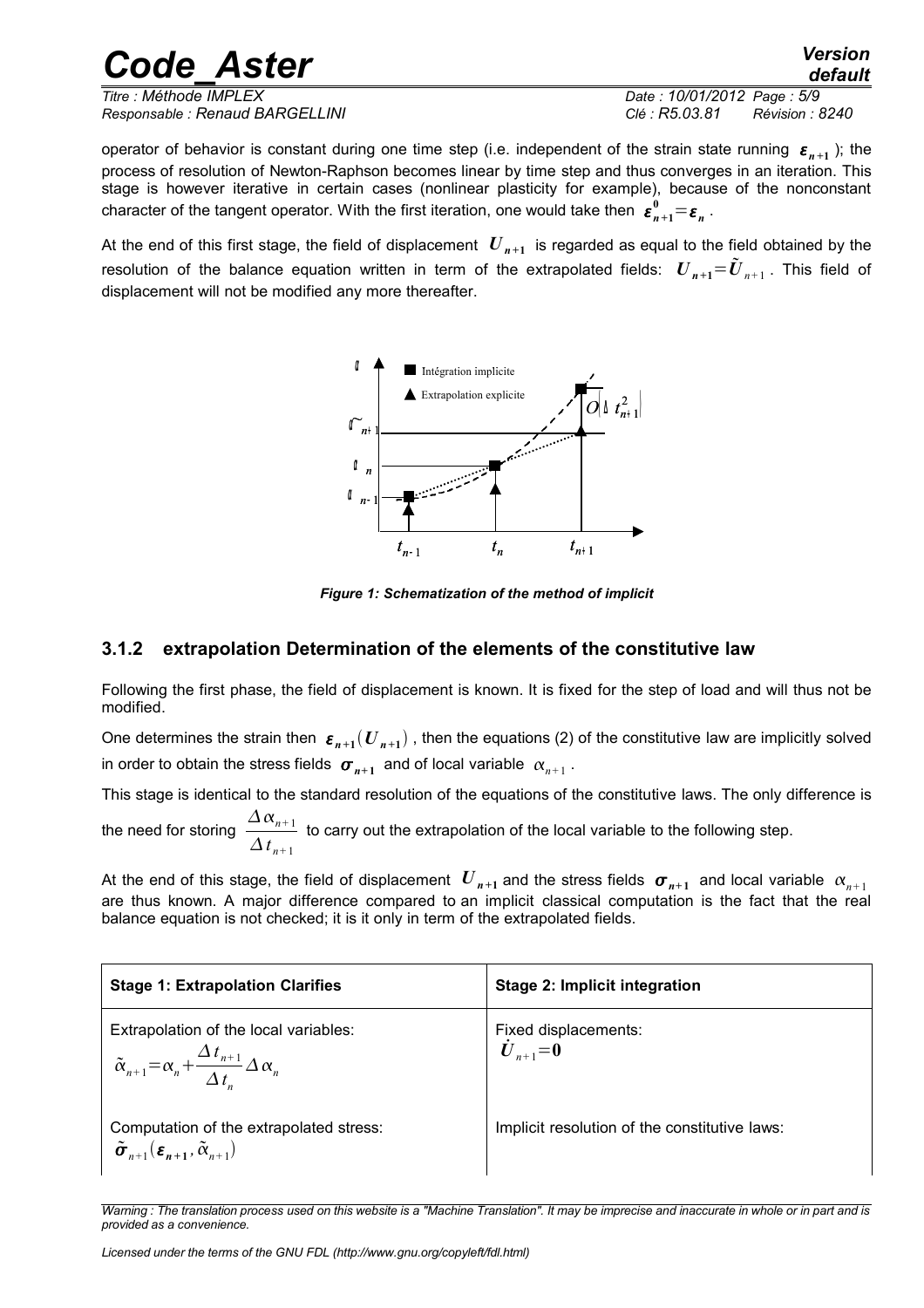*default*

| Titre : Méthode IMPLEX                                                                                                                                                    | Date: 10/01/2012 Page: 6/9                                                                                                                                                                                                                                                                  |
|---------------------------------------------------------------------------------------------------------------------------------------------------------------------------|---------------------------------------------------------------------------------------------------------------------------------------------------------------------------------------------------------------------------------------------------------------------------------------------|
| Responsable: Renaud BARGELLINI                                                                                                                                            | Clé : R5.03.81<br>Révision : 8240                                                                                                                                                                                                                                                           |
| Resolution of the balance equation in extrapolated<br>fields:<br>$\mathbf{F}_{\text{ext}}(t_{n+1}) - \mathbf{F}_{\text{int}}(U_{n+1}, \tilde{\sigma}_{n+1}, t_{n+1}) = 0$ | State model: $\sigma_{n+1} = \sum (\varepsilon(U_{n+1}), \alpha_{n+1})$<br>Law of evolution: $\begin{cases} \overbrace{f(\alpha_{n+1}, \sigma_{n+1})}^{n+1} \leq 0 \\ \dot{\alpha}_{n+1} = \dot{\lambda}_{n+1} \geq 0 \\ \dot{\lambda}_{n+1} f(\alpha_{n+1}, \sigma_{n+1}) = 0 \end{cases}$ |
| Output of stage 1: $U_{n+1}$                                                                                                                                              | Output of stage 2: $U_{n+1}$ $\sigma_{n+1}$ , $\alpha_{n+1}$                                                                                                                                                                                                                                |

#### **Table 1: Summary of automatic method**

#### **3.2 IMPLEX Management of time step**

introduced method IMPLEX, like all the explicit methods, an intrinsic error which must decrease in a quasiquadratic way with the step of load. The solution can thus depend slightly on the step of load selected by the user.

This one can, if it wishes it, use an automatic management of the step of step of load *via* command DEFI LIST INST, by specifying METHODE= "AUTO" and MODE CALCUL TPLUS=' IMPLEX' (cf [9]). This method makes it possible to control the error while optimizing the computing time provided the user chose a first time step gauged well.

The goal is thus to minimize the error defined by the equation (7). For that one will maximize the increment of variable extrapolated by a noted quantity *Tol* :

$$
\Delta \tilde{\alpha}_{n+1} = \frac{\Delta t_{n+1}}{\Delta t_n} \Delta \alpha_n \leq Tol \tag{9}
$$

From where:

$$
\Delta t_{n+1} \leqslant \frac{Tol \cdot \Delta t_n}{\Delta \alpha_n} \tag{10}
$$

As the increments of local variable depend on the point considered, time step will be selected like the minimal value of the statement (10) on the group of structure, that is to say finally:

$$
\Delta t_{n+1} = Tol \cdot \Delta t_n MIN_{x \in \Omega} \left( \frac{1}{\Delta \alpha_n(x)} \right)
$$
 (11)

One adds conditions then limiting acceleration and deceleration, as well as limits minimal and maximum for the increment of time. The conditions of acceleration  $|\mu|$  and deceleration are not modifiable and were gauged on practical cases, whereas the limits minimal and maximum can be modified by the user (one gives the values by default here).

$$
\Delta t_{n+1} \leq \mu \Delta t_n = 1,2 \Delta t_n
$$
  
\n
$$
\Delta t_{n+1} \geq 0.5 \Delta t_n
$$
  
\n
$$
\Delta t_{n+1} \leq 10 \Delta t_0
$$
  
\n
$$
\Delta t_{n+1} \geq 0.001 \Delta t_0
$$
\n(12)

Thus, the first time step  $\Delta t_0$  , provided by the user, defines the limits of the increment of time. To choose it, one advises with the user to have carried out preliminary computations with the method of Newton and to know the yield stress of structure; it would seem that the choice of a first time step equal to half of the yield stress allows a good effectiveness of the method.

*Warning : The translation process used on this website is a "Machine Translation". It may be imprecise and inaccurate in whole or in part and is provided as a convenience.*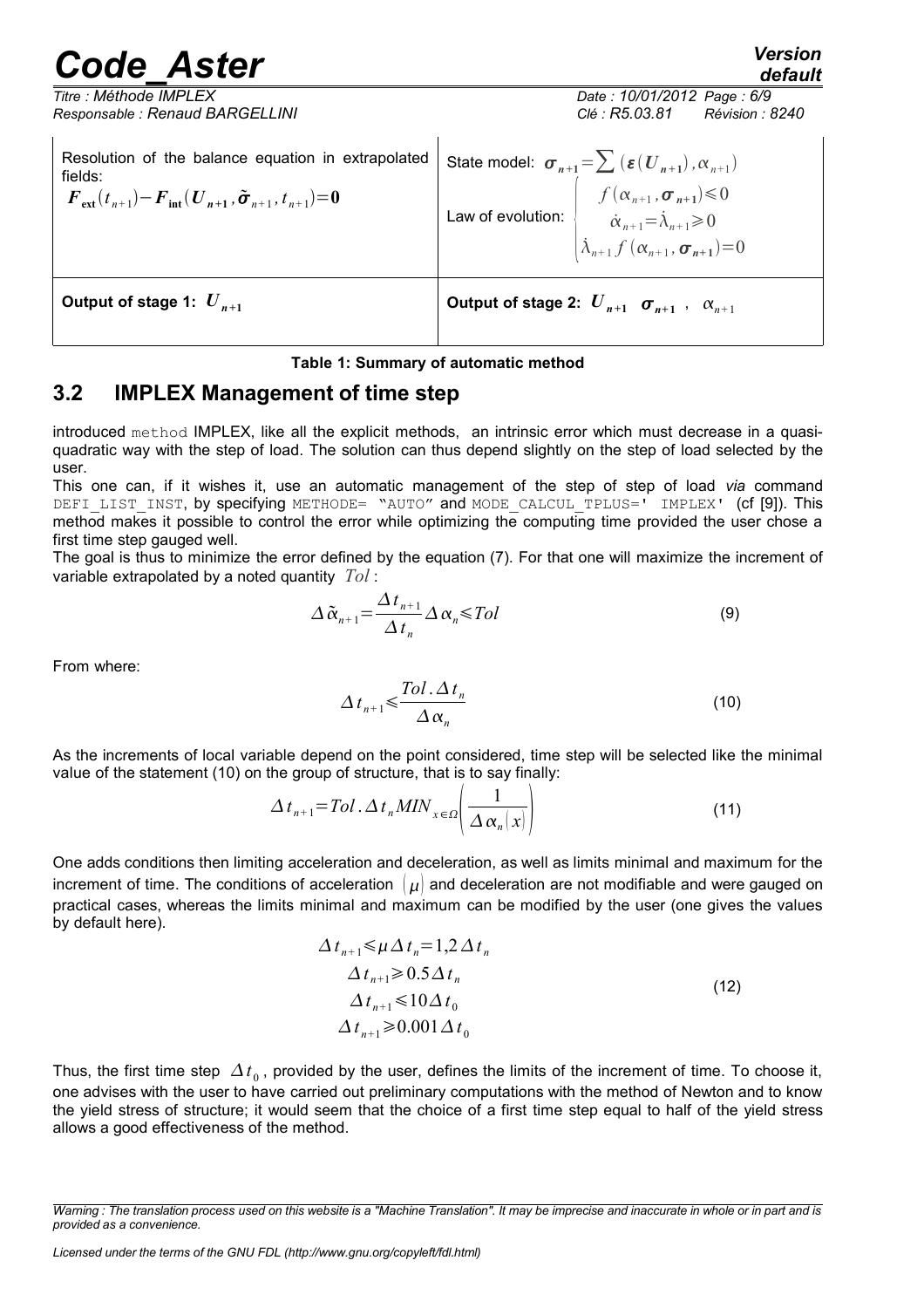*Titre : Méthode IMPLEX Date : 10/01/2012 Page : 7/9 Responsable : Renaud BARGELLINI Clé : R5.03.81 Révision : 8240*

Let us show whereas the made mistake is well controlled. For that one makes the assumption that equation 9 is

checked. One has thus  $\Delta t$ <sub>n+1</sub>  $\Delta t_n$  $\Delta\,\alpha_{\scriptscriptstyle n}^{}\!\!\leqslant\!Tol$  , and if it is considered that the factors limits acceleration and  $\Delta t$ <sub>n+1</sub>

deceleration make it possible to write

$$
\Delta t_n
$$
  
\n
$$
\forall n \in \mathbb{N}, \Delta \alpha_n \leq Tol
$$
 (13)

What finally makes it possible to write:

$$
e_{\alpha_{n+1}} \approx |\vec{\alpha}_n| \Delta t_{n+1}^2 \leq Tol \mu^2 (1+\mu)
$$
 (14)

 $\approx$ 1, it has  $\Delta \alpha_n \leq Tol$  ; and gradually:

the error is thus controlled.

### **3.3 Key points of the method**

After this summary presentation, some remarks are made here to understand the interest of the method and also its limitations.

First of all, it is based on an extrapolation of the local variables, determined from development of Taylor. The developments of Taylor being valid only for sufficiently regular functions, the method will be it too. Thus, the crossing of the yield stress, or the transition of a state of load to discharge, are points for which the method is not in any not adapted rigor: the derivative of the damage is null side of the discharge or yield stress, and nonzero on the side of the load. However, if the steps of load are sufficiently small, the approximation can be made, insofar as the implicit correction takes place and thus that the errors of extrapolations are partly gummed. In situations unstable however, for example when the damaged zone grows brutally (what is characterized in general by an important snap-back of the total response forces/displacement), the method, although robust, cannot guarantee a reliable response, whatever the increment of load used: it is not adapted to this kind of situation.

According to the equation (8), in the case of isotropic damage models, because of limitation of  $\alpha$  to 1 and the symmetric and definite nature positive of the local elastic matrix  $\bm{\mathit{C}}^{\rm elas}$  , the local secant matrix  $\tilde{\bm{C}}_{e_{n+1}}$  is always symmetric definite positive. So by assembly, the total tangent matrix  $\tilde{\bm{K}}_{n+1}$  remains conditioned well: the problems of robustness mentioned in introduction, dependant on the increasingly singular character of *K* , must thus be eliminated.

Moreover, for a step of load given and the constitutive laws developed here (ENDO\_FRAGILE confer [3], ENDO ISOT BETON confer [4] and VMIS ISOT LINE confer [5]), the local tangent matrix is known by extrapolation clarifies and remains constant during all the step of load. The linearization of the balance equation (1) by a method of Newton-Raphson leads to a constant total tangent matrix  $\tilde{K}_{n+1}$ ; in other words, the balance equation becomes linear with each step of load, and its resolution requires only one iteration.

Then, and to the risk to be redundant, the method leads to external forces and interns not balanced at the end of each step of load; they are it only at the end of the first phase, i.e. only in term of extrapolated fields:

$$
\begin{vmatrix} \boldsymbol{F}_{\text{ext}}(t_{n+1}) - \boldsymbol{F}_{\text{int}}(\boldsymbol{\sigma}_{n+1}(U_{n+1}), t_{n+1}) & \neq & \boldsymbol{0} \\ \boldsymbol{F}_{\text{ext}}(t_{n+1}) - \boldsymbol{F}_{\text{int}}(\boldsymbol{U}_{n+1}, \tilde{\boldsymbol{\sigma}}_{n+1}, t_{n+1}) & = & \boldsymbol{0} \end{vmatrix} \tag{15}
$$

Consequently, during computation, one should not require of the algorithm to check the residue except for a tolerance, as it is usual to do it (into implicit). From this point of view still, the robustness is guaranteed, since the classical criterion of stop is without object.

To finish, this method has the role only to increase the robustness of computation, and not the quality of the response obtained. Thus, it introduces an intrinsic error by the means of extrapolation. At best, one can get only results almost as good as those obtained by an implicit classical method of local resolution. This error, must decrease in a quasi-quadratic way according to the step of load imposed, subject to a sufficiently regular evolution of the local variable (what excludes in fact the unstable propagations of damaged zones).

The use of this method thus requires a certain critical glance. In order to secure strong errors, one recommends to carry out computations with increments of loads different and small, in order to check that the solution does

*Licensed under the terms of the GNU FDL (http://www.gnu.org/copyleft/fdl.html)*

*Warning : The translation process used on this website is a "Machine Translation". It may be imprecise and inaccurate in whole or in part and is provided as a convenience.*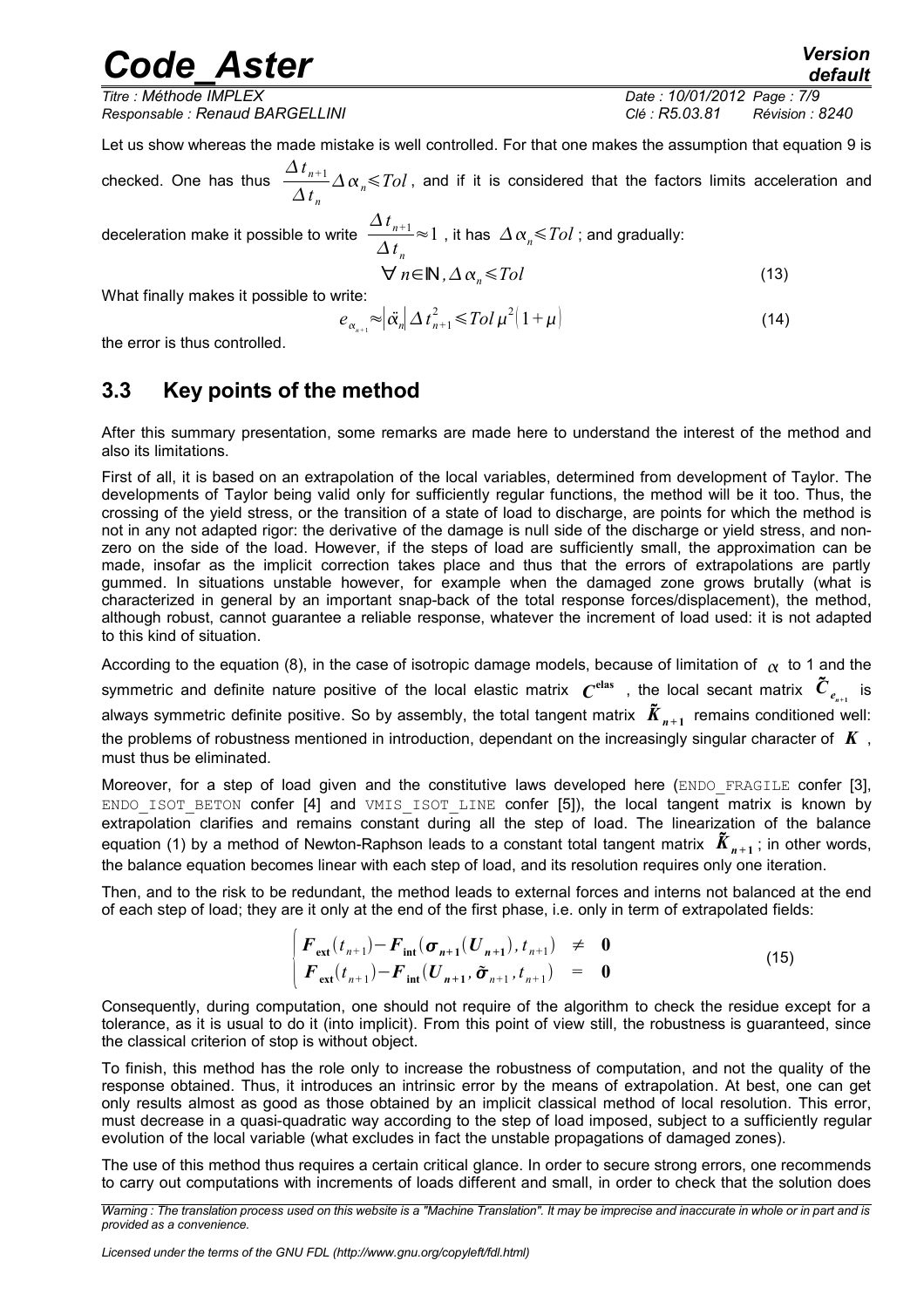*default*

*Responsable : Renaud BARGELLINI Clé : R5.03.81 Révision : 8240*

*Titre : Méthode IMPLEX Date : 10/01/2012 Page : 8/9*

not differ too much from one increment to another (in other words, that the solution is close to convergence in term of increments of load). Moreover, in the case of crossing of unstable situations, the got results should be considered only for their qualitative aspect.

### **4 Practical aspects of use**

This method of resolution is activated while specifying some, under key word simple METHODE of operator STAT\_NON\_LINE, METHODE= "IMPLEX" and by specifying the constitutive law used under COMP\_INCR. Only certain constitutive laws are currently available with method IMPLEX. Table 2 recapitulates the constitutive laws available according to the type of elements considered.

| Surface elements or voluminal | <b>Elements of bar</b> |
|-------------------------------|------------------------|
| ELAS                          | ELAS                   |
| VMIS ISOT LINE                | VMIS ISOT LINE         |
| ENDO ISOT BETON               |                        |
| ENDO FRAGILE                  |                        |



For each constitutive law, the last local variable is modified and corresponding in this case to the ratio  $\frac{\Delta \alpha}{\Delta \alpha}$ *t* .

The method imposes a reactualization of the matrix on each increment (REAC\_INCR = 1) and only one iteration. The residue of equilibrium is calculated, but no criterion is associated for him. One will be able to realize of possible an important error by seeing that the relative residue is high.

For more information on the practical aspects, one will refer to [6] and [7]. Method IMPLEX is illustrated through the case test SSNP140 [8].

## **5 Bibliography**

- [1] J. Oliver, A.E. Huespe, J.C. Lay, Year implicit/explicit integration design to increase computability of non-linear material and contact/friction problems, Methods Computer in Applied Mechanics and Engineering., 197,1865-1889, 2008.
- [2] Manual of reference R5.03.01 Aster, quasi-static nonlinear Algorithm
- [3] Manual of reference R5.03.18 Aster, Damage model of a brittle elastic material
- [4] Manual of reference Aster R7.01.04-C, Constitutive law ENDO\_ISOT\_BETON
- [5] Manual of reference R5.03.02 Aster, elastoplastic Integration of the behavior models of Von Mises
- [6] Instruction manual U4.51.03 Aster, Operator STAT\_NON\_LINE
- [7] Instruction manual U4.51.11 Aster, nonlinear Behaviors
- [8] Manual of validation V06.03.140 Aster, Plate perforated in tension with method IMPLEX
- [9] Instruction manual U4.34.03 Aster, Operator DEFI\_LIST\_INST